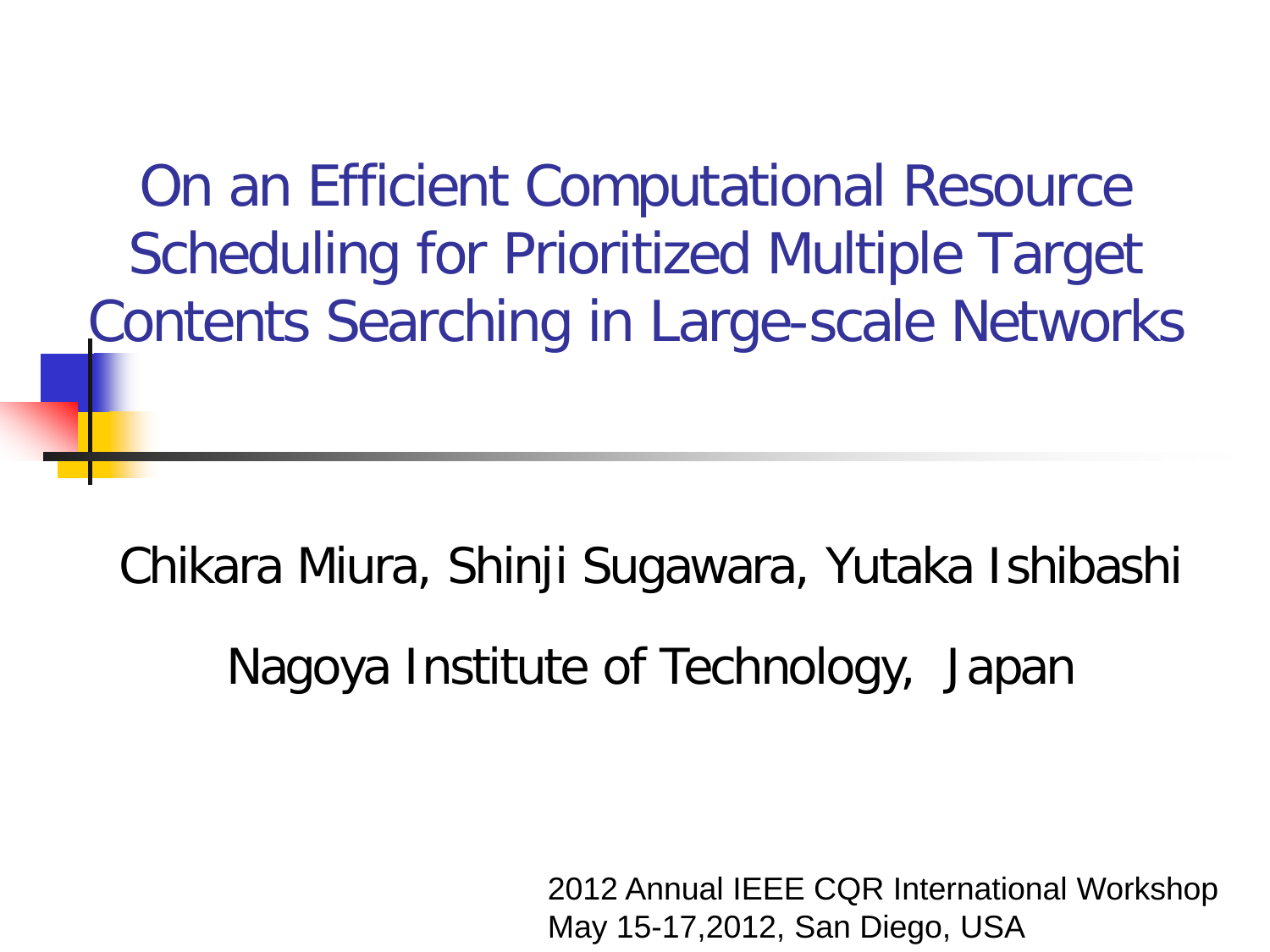## Outline of Presentation

- **Introduction**
- **Objective**
- **Assuming Conditions**
- **Proposed Scheme**
- Comparison Schemes
- **Simulation Conditions**
- **Simulation Results**
- **Conclusion**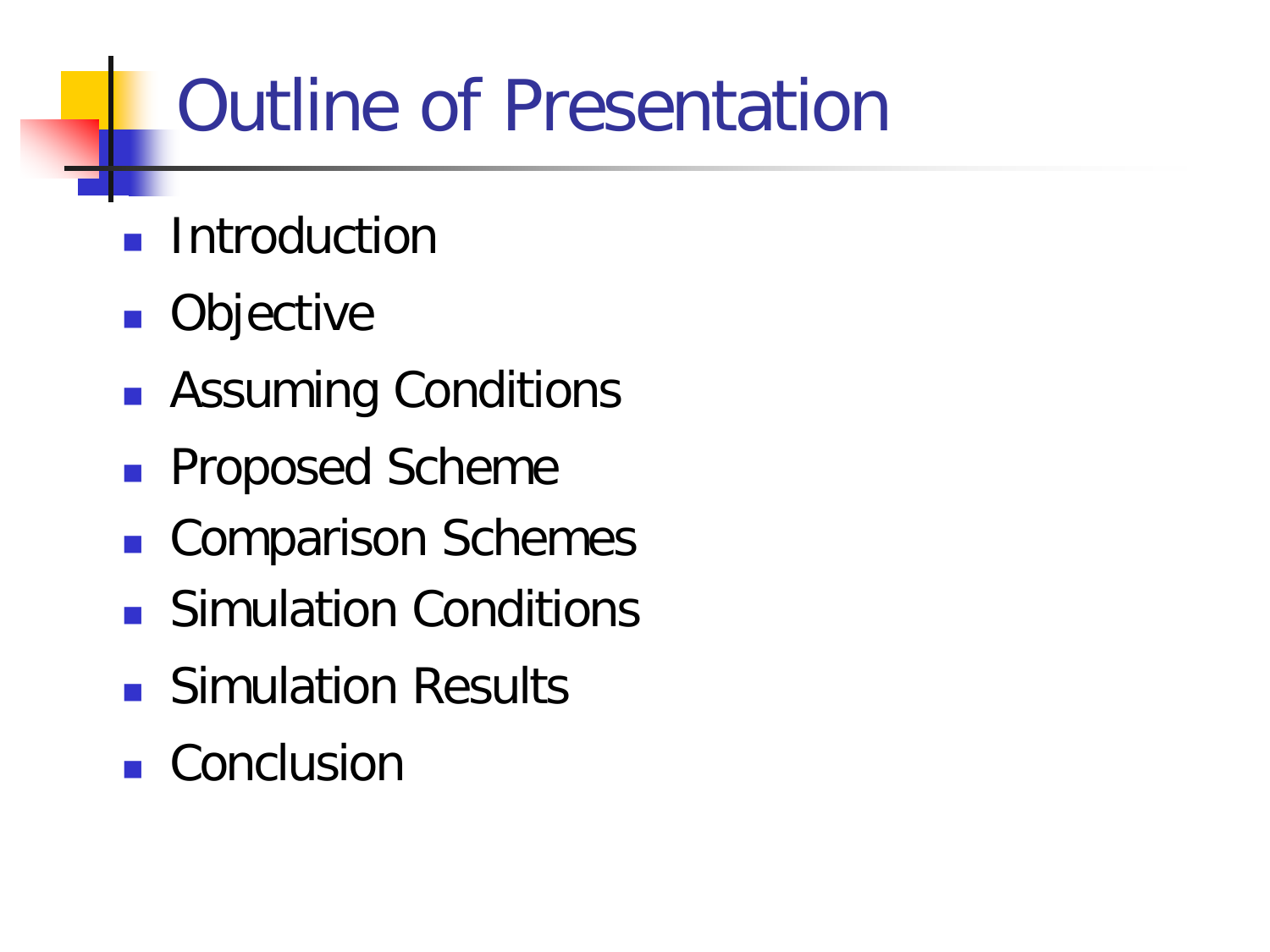

#### A volume of and variety of contents are exchanged and accumulated on the Internet

Search of contents is becoming difficult

Demand an effective searching for Information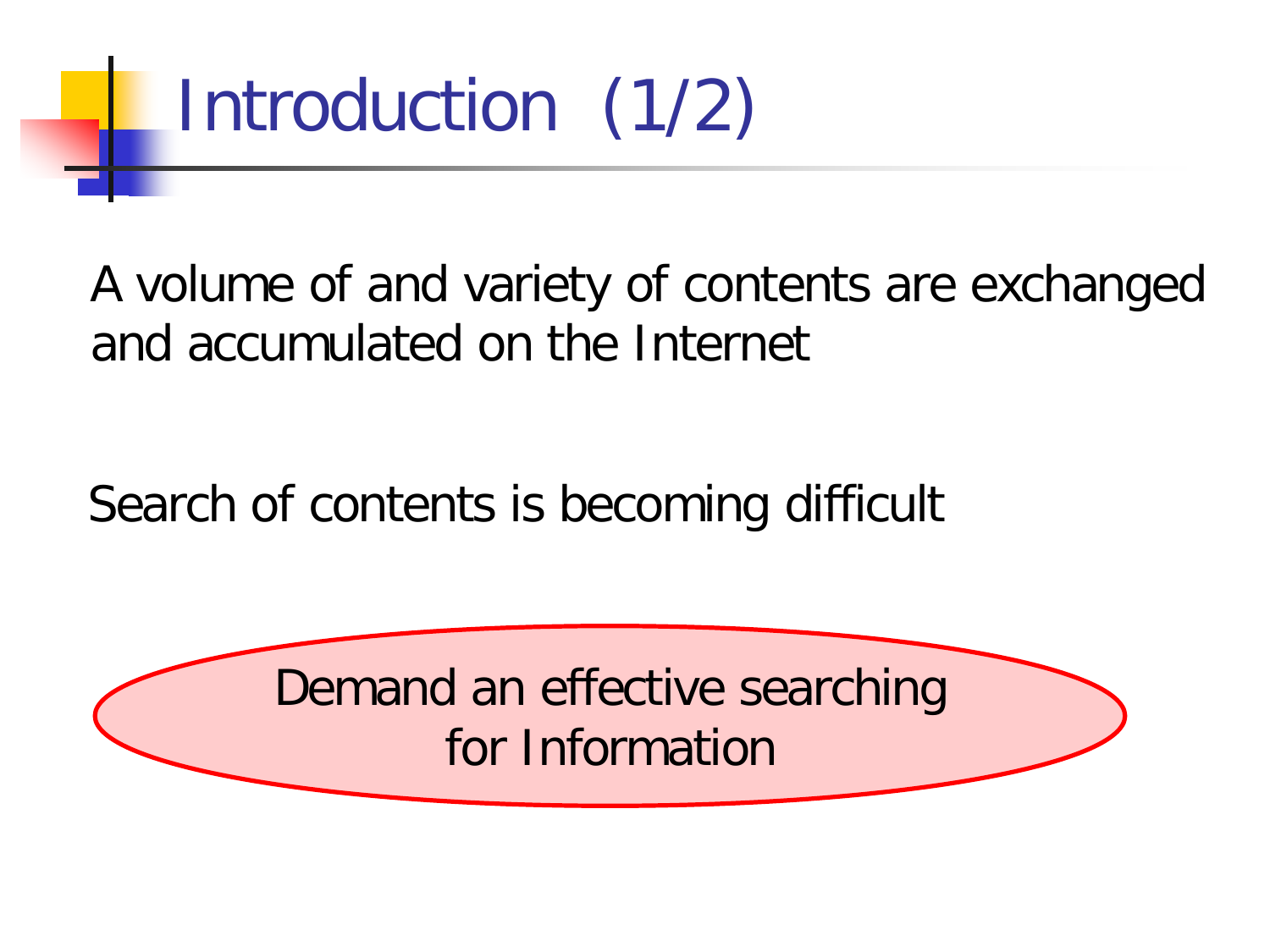# Introduction (2/2)

Necessity of a lot of processing capacity

A lot of computational resources scattered over the Internet (ex; Idle personal computers)

Use the resources to get a large amount of processing power for searching contents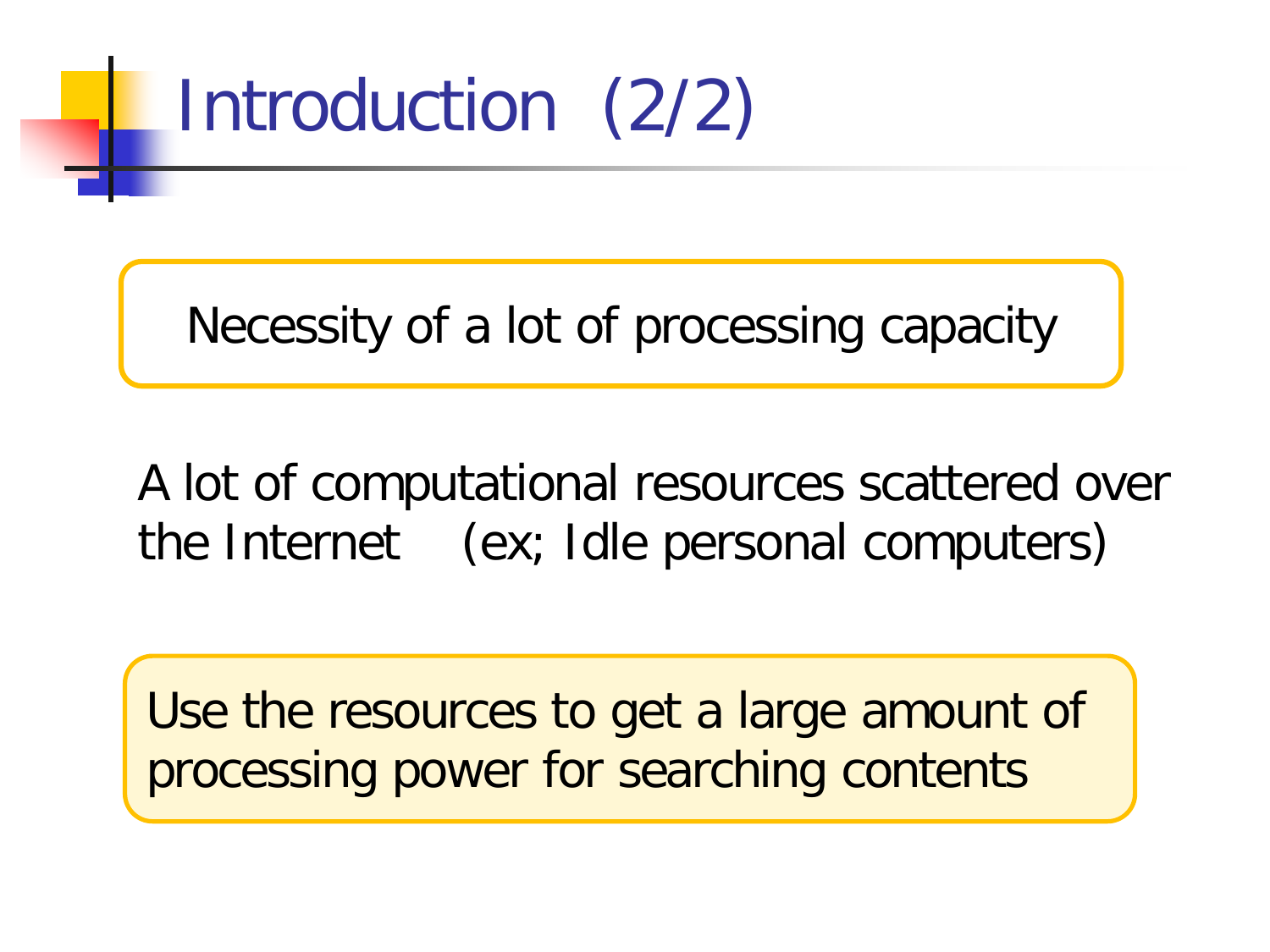# Objective (1/2)

- Our previous Study
	- Searching multiple target contents directly
	- Using computational resources connected to the Internet
	- Computational resources are assigned and scheduled to search on the information sources

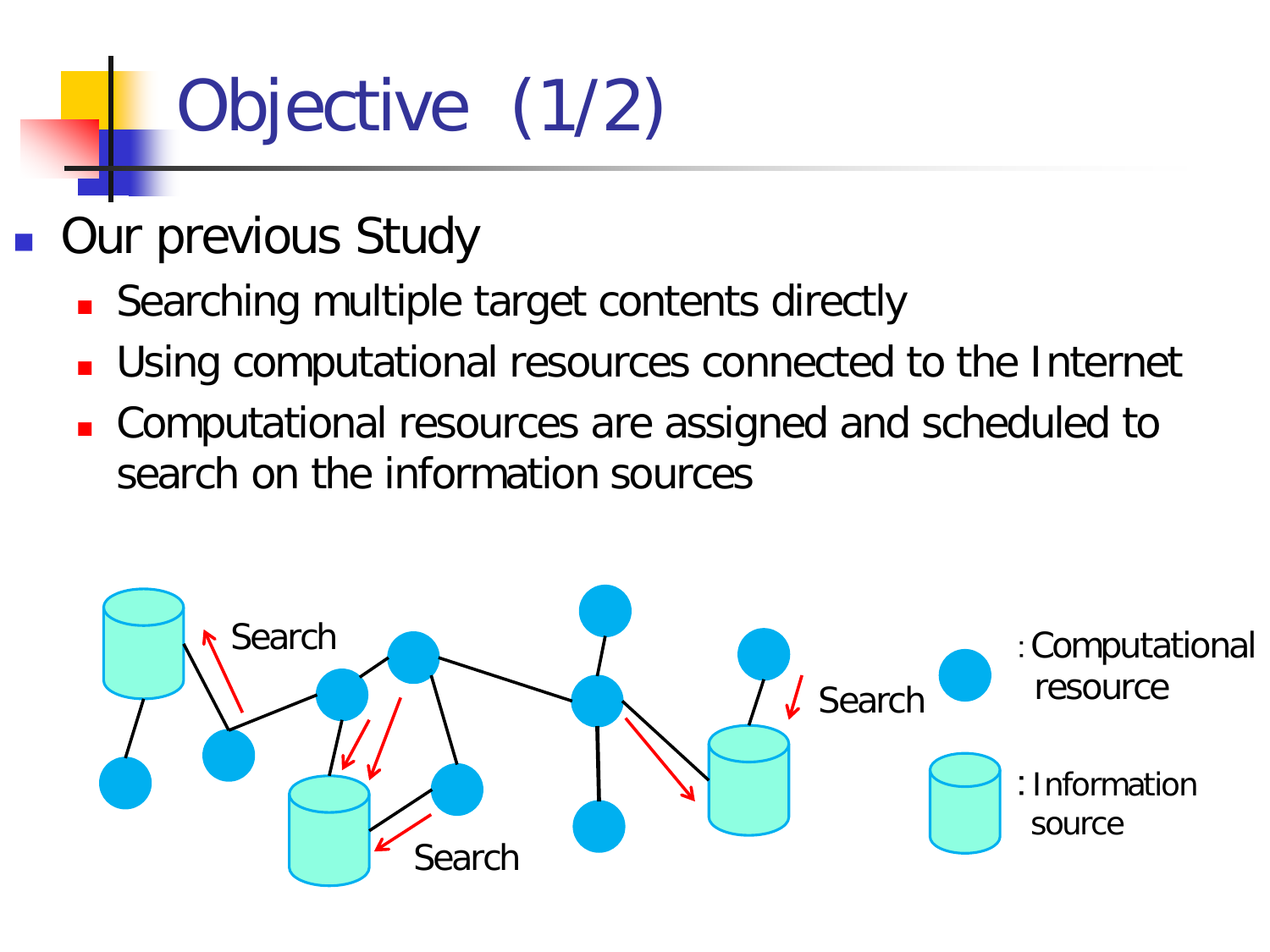# Objective (2/2)

However...

Priority of the content searching request has not been considered

**This Study** 

We propose an efficient scheme of computational resource scheduling for **prioritized** multiple target contents searching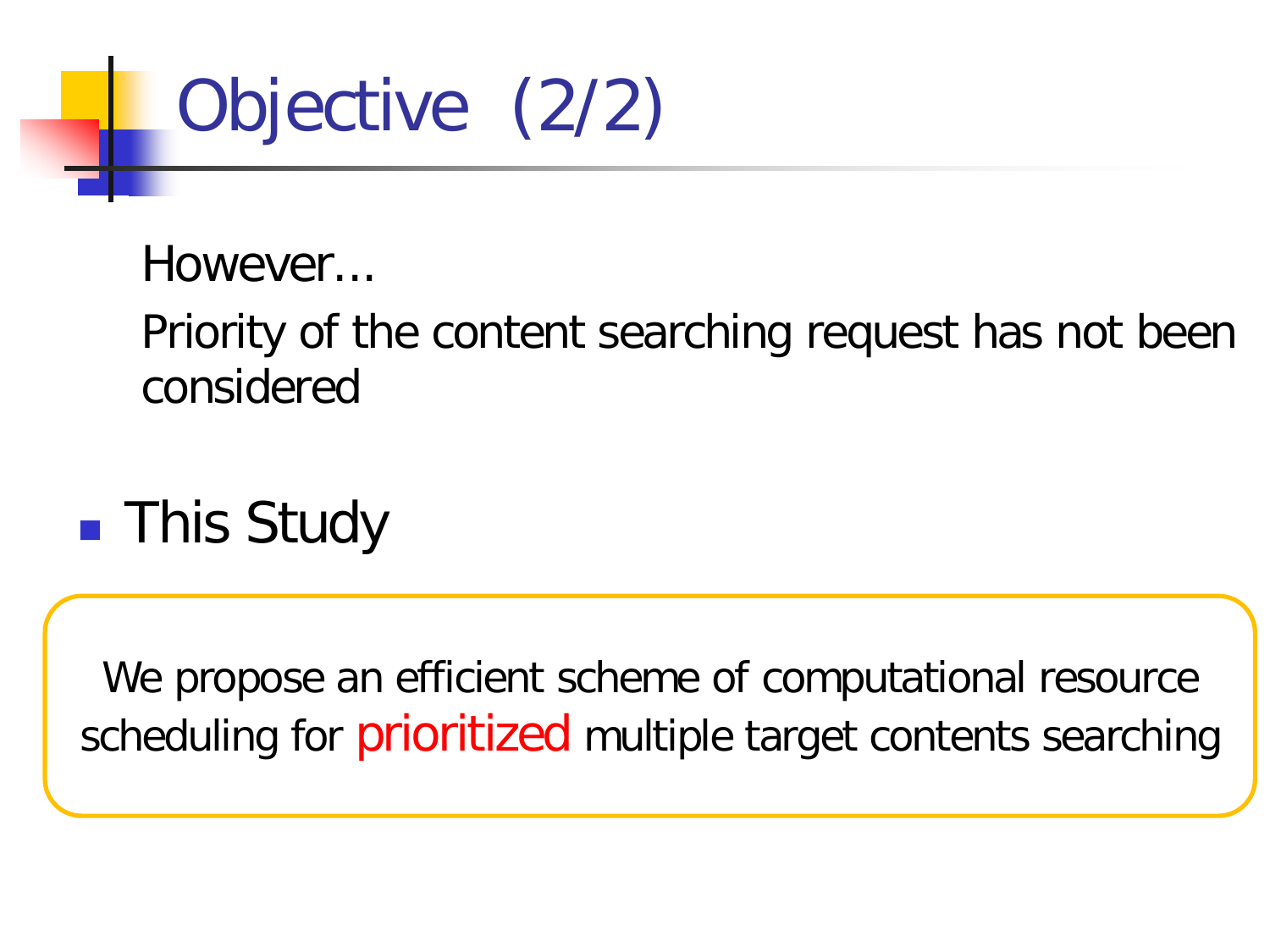# Assuming Conditions (1/3)

#### Information Sources

- **The total quantity of possessing contents varies by** information source
- **The existence probability of each target content item** in each information source can be estimated
- **Data processing labor for a target searching on an** information source can be divided into some resources
- Computational Resources
	- Computational capacity generally varies by computational resource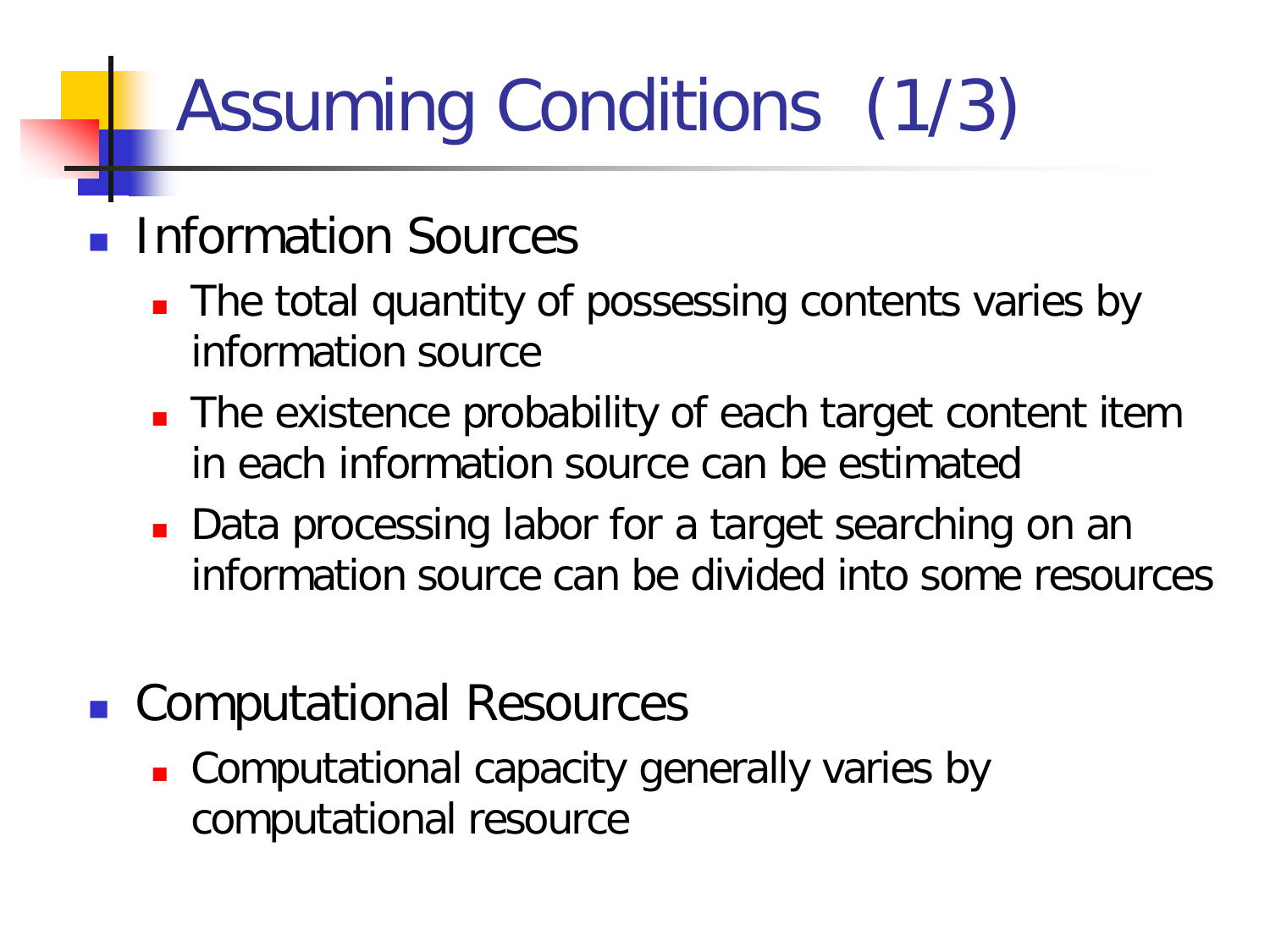# Assuming Conditions (2/3)

- User
	- **A** user demands multiple target content simultaneously and their searching priorities are different in general.
- **Switching Time** 
	- **If a combination of computational resources and** information sources is changed for the next investigation, it takes a certain switching time.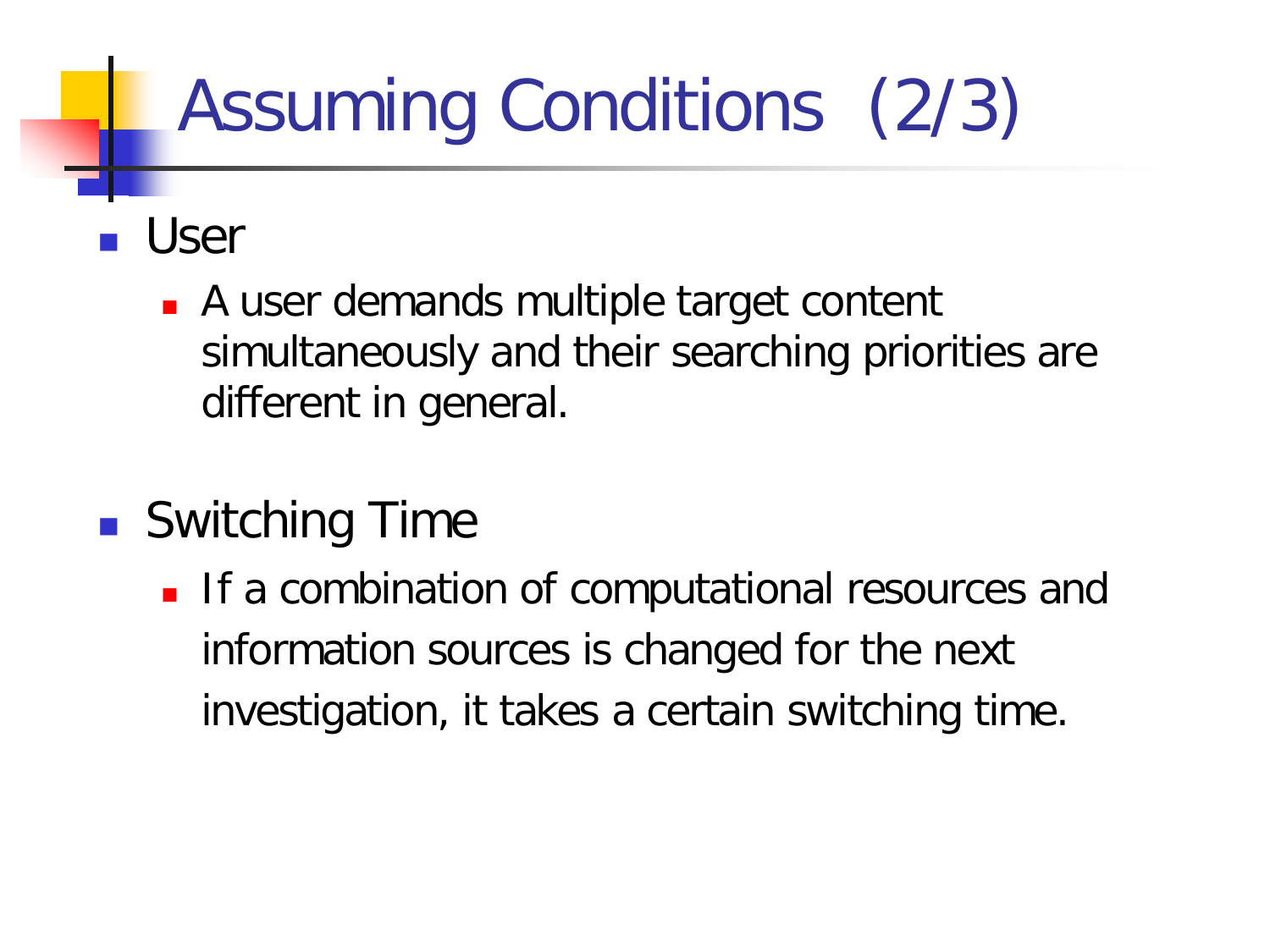# Assuming Conditions (3/3)

- **Time Cost** 
	- **The total elapsed time weighted by the user's utility** from the moment the searching request of the item is issued until instant the searching content is discovered
- **Communication Cost** 
	- **The total amount of the transmitted data**

Minimize the sum of time cost and communication cost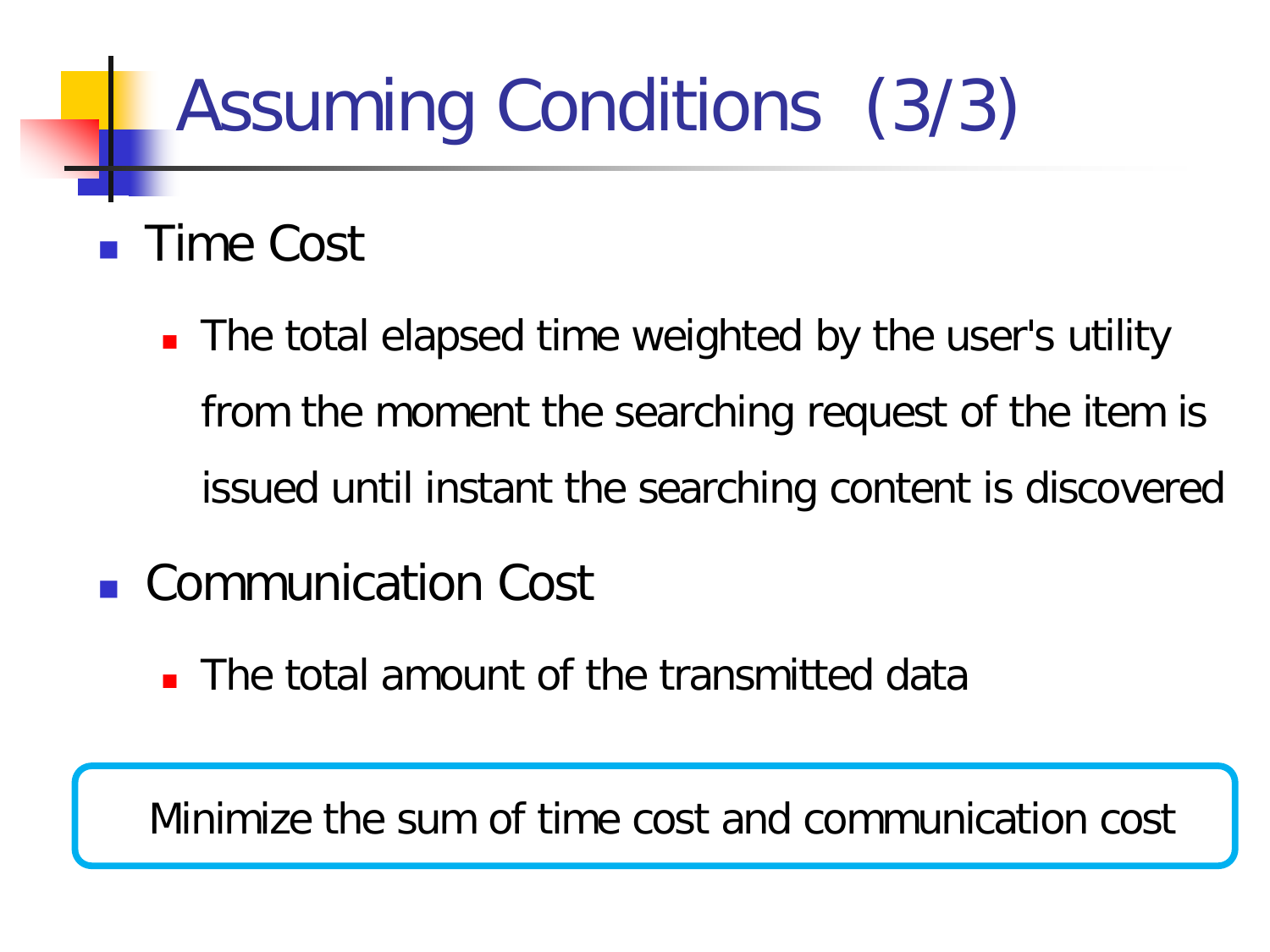# Proposed Scheme (1/3)

Proposed scheme has three scheduling parameters  $\alpha$ ,  $\beta$ ,  $\gamma$ 

- $\alpha$  : The number of target content items searched scheduled for search at a time
- $\bullet$   $\beta$  : The number of computational resources allocated to an information source
- $\gamma$ : The upper limit of the total number of computational resources used simultaneously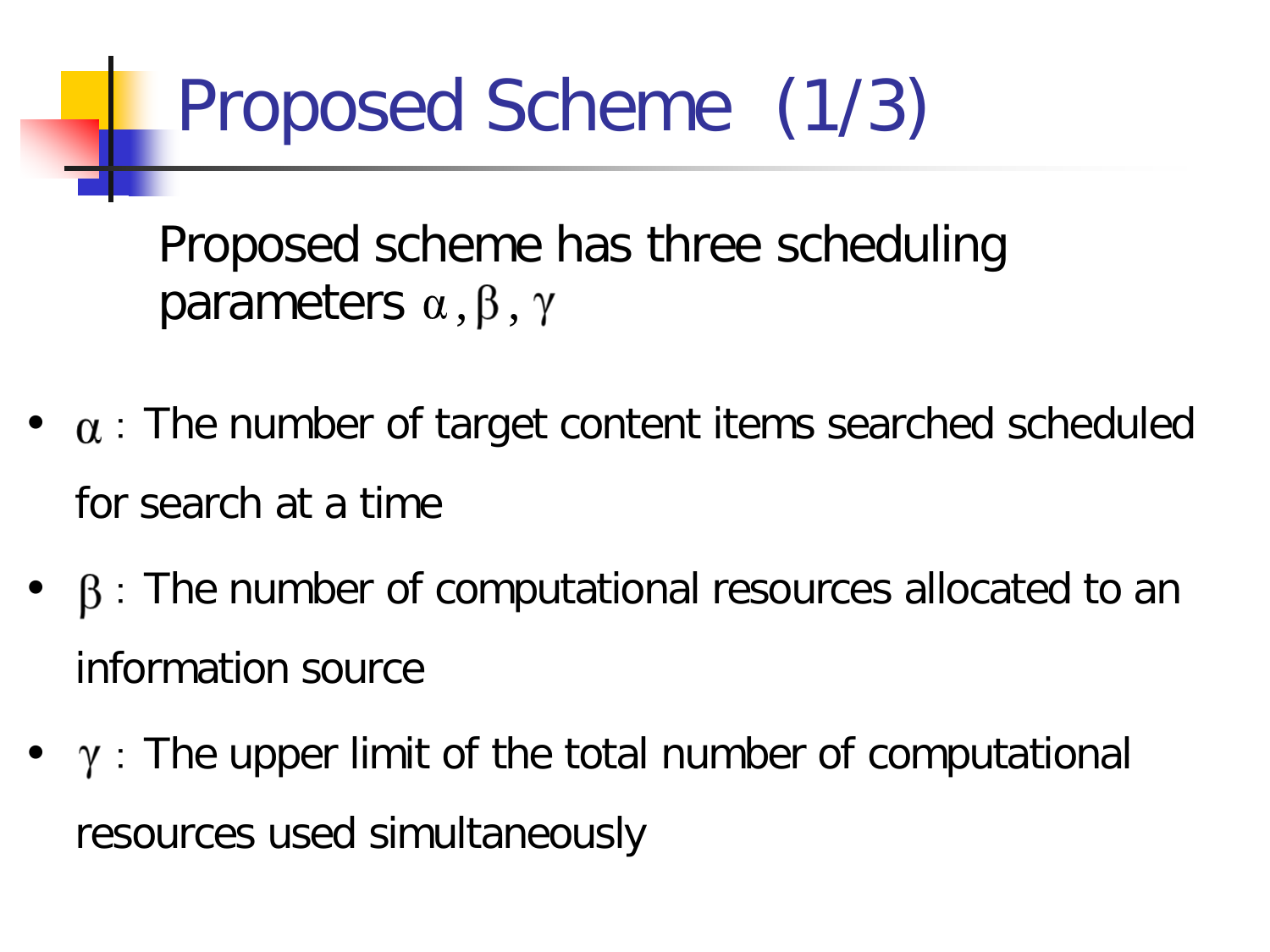# Proposed Scheme (2/3)

Target content items requested by the user are queued in queue 1 in descending order of priority.

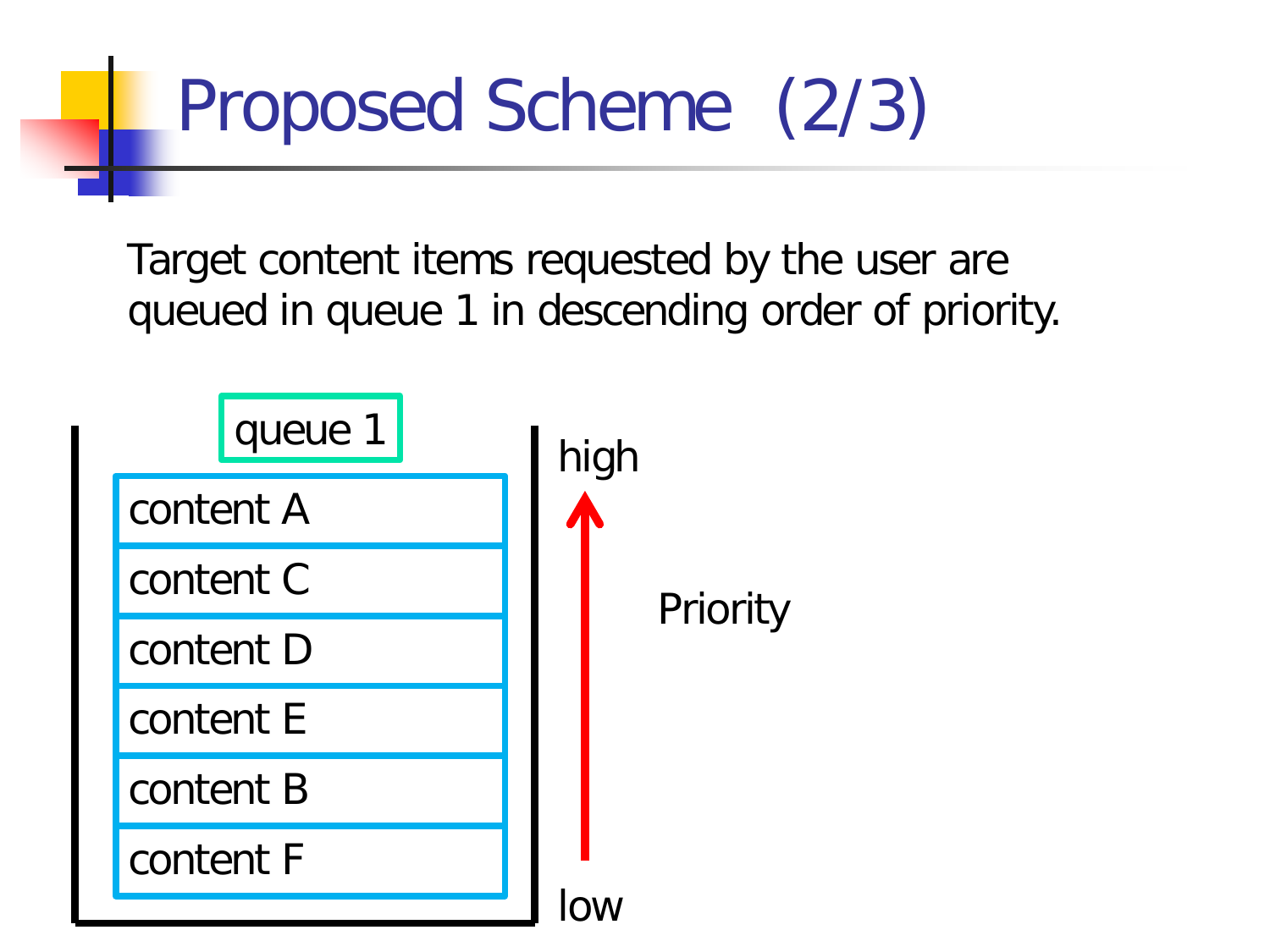# Proposed Scheme (2/3)

Pick up the top  $\alpha$  items of queue 1 and queue them in the same order in queue 2.

Content items in queue 2 are searched by round robin manner.

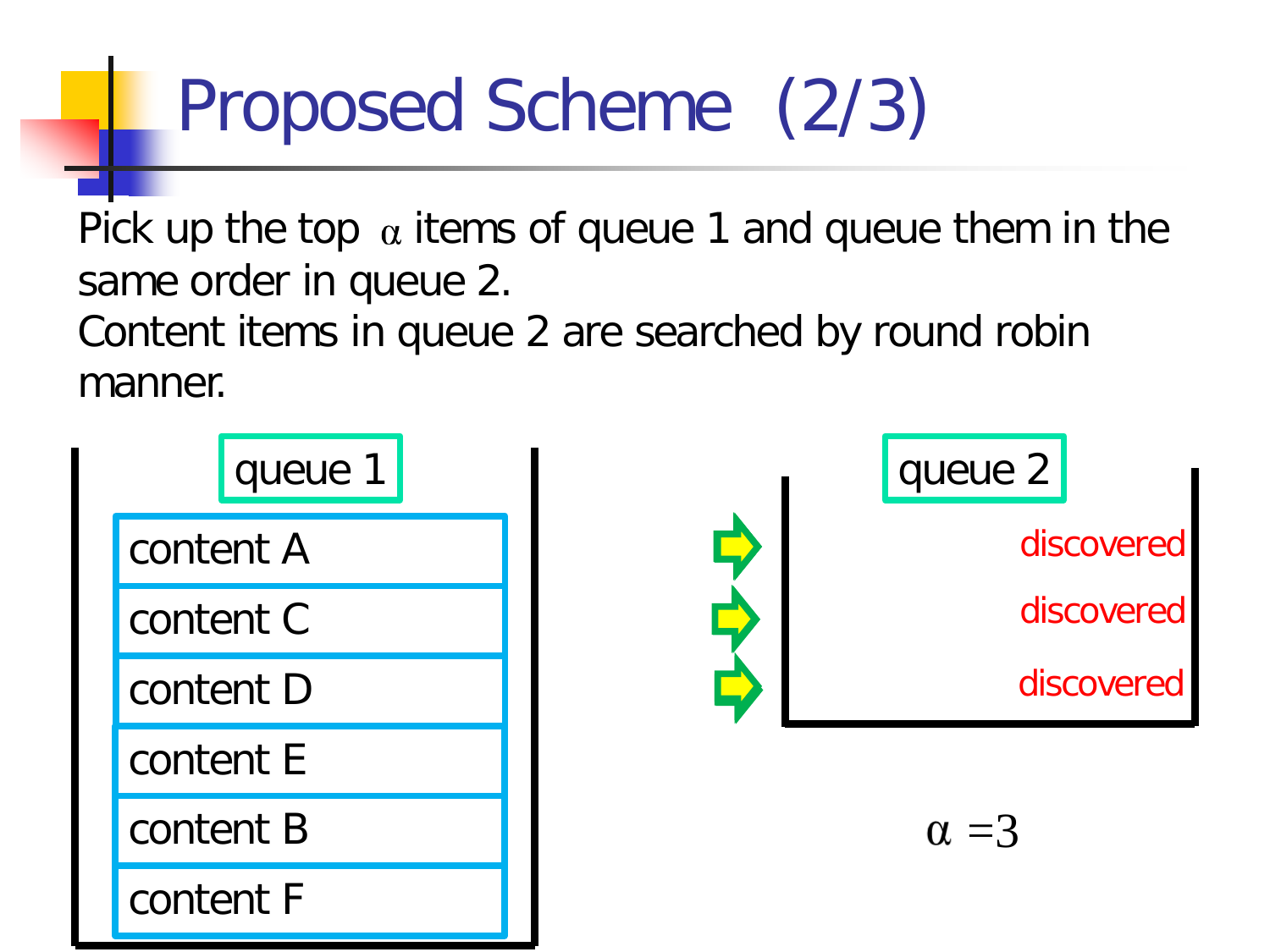# Proposed Scheme (2/3)

After discovering all the content in queue 2, pick up the top  $\alpha$  items of queue 1 and queue them in the same order in queue 2 again.

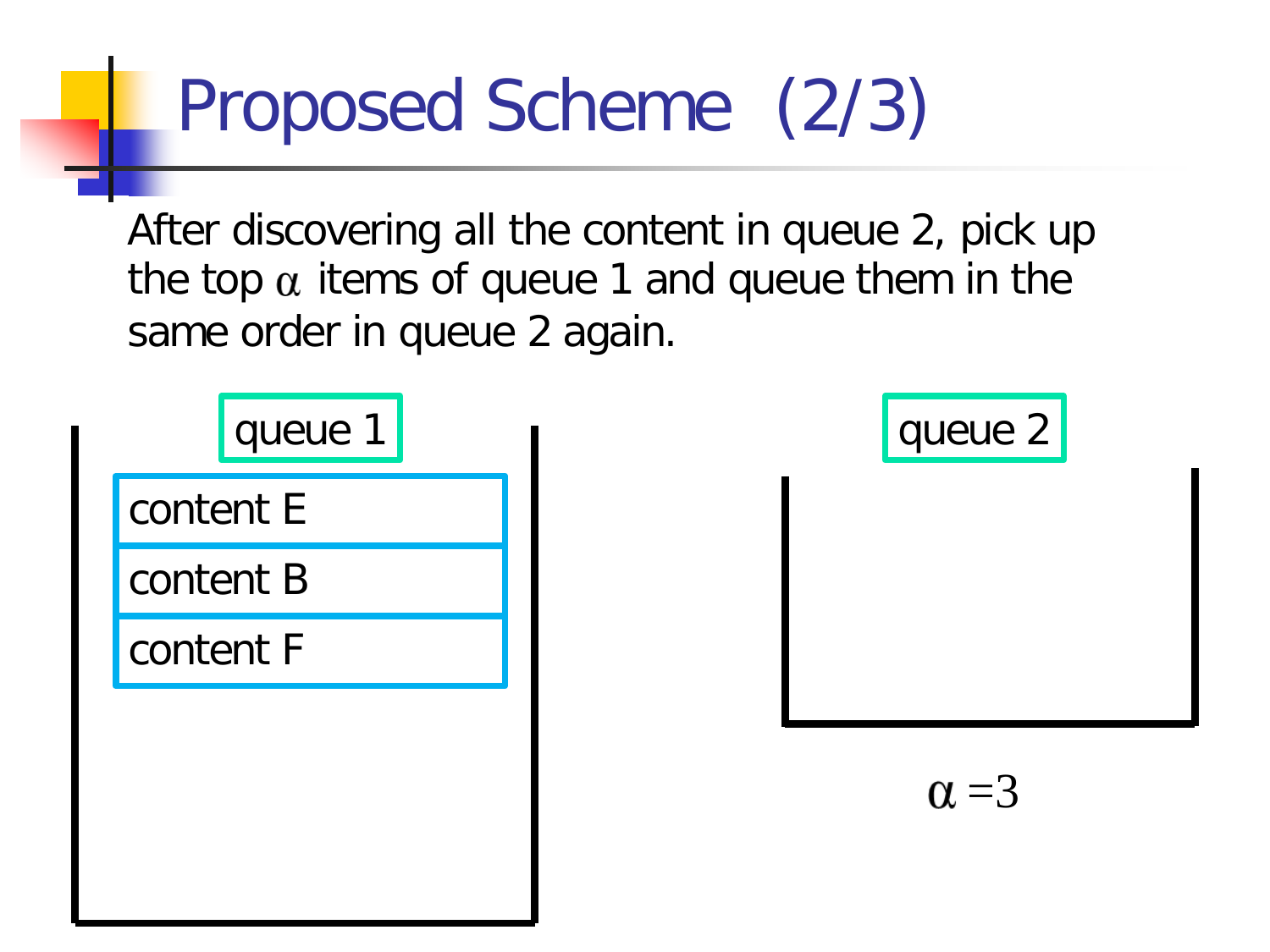# Proposed Scheme (3/3)

Allocate neighboring computational resources to information source with the highest existence probability of the target until the number of assigned resources reaches  $\beta$  or  $\gamma$ .

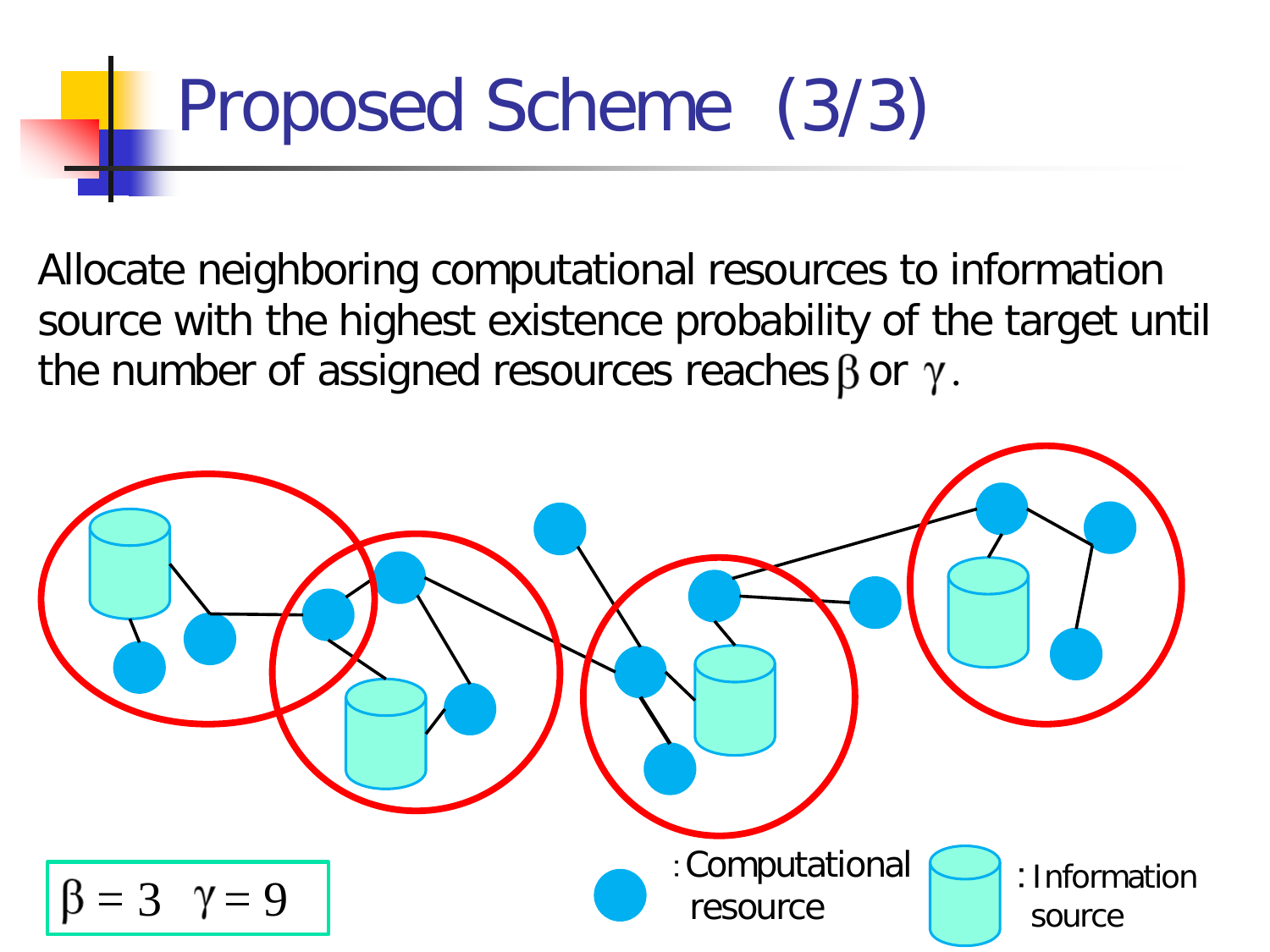# Comparison Schemes (1/2)



Some neighboring computational resources form a cluster, and each cluster searches for information sources.

◆ Random cluster scheduling

Some computational resources picked up at random from the network form a cluster, and each cluster searches for information sources.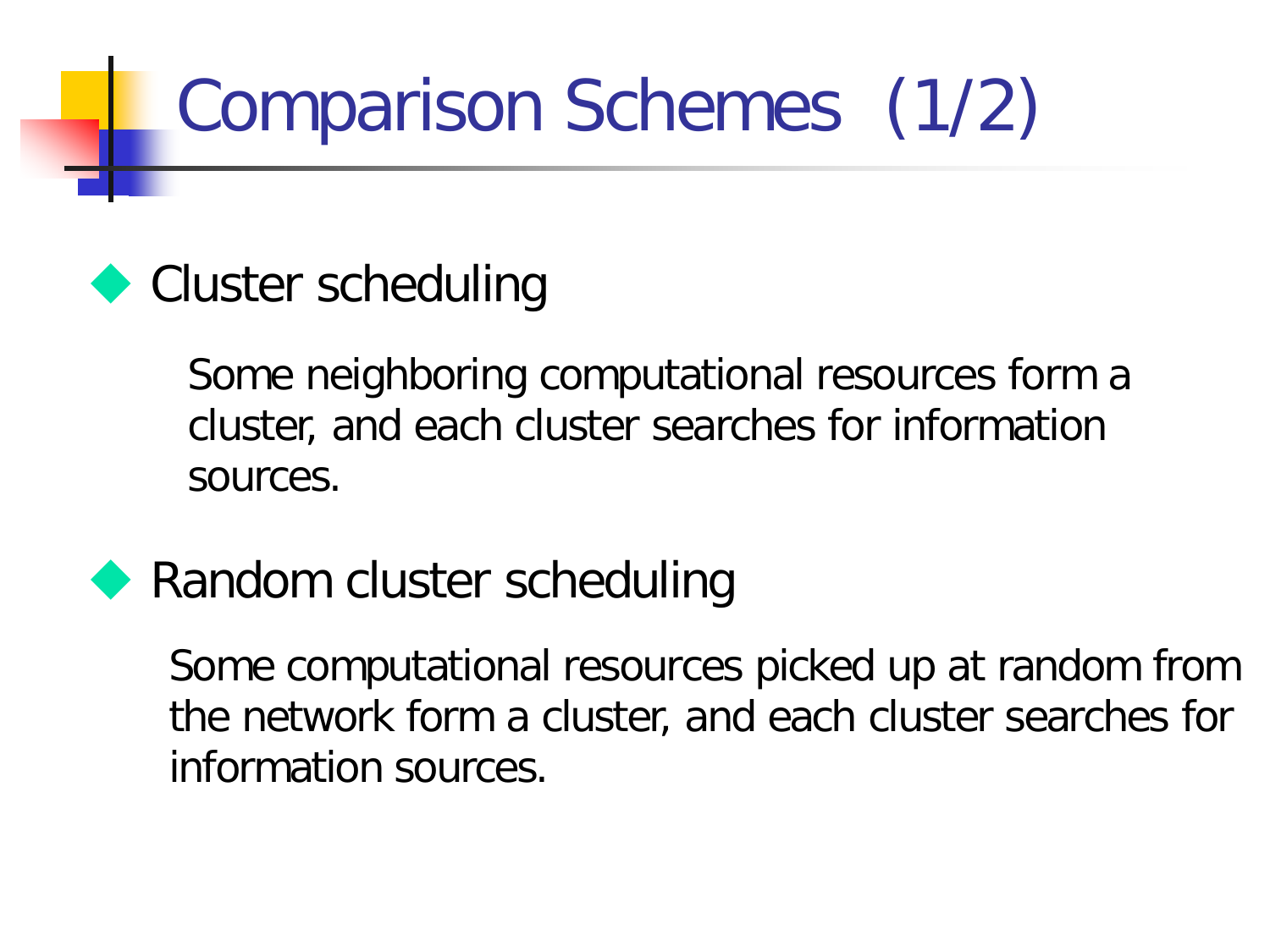## Comparison Schemes (2/2)

#### ◆ TOS (Time cost Oriented Scheme)

Calculate the product of searching priority and existence probability for every target in every information source. And search the source in descending order of the product by using all the computational resources.

◆ COS (Communication cost Oriented Scheme) Check the highest existence probability of any target in every information source. And search the source in descending order of the probability by using the nearest single computational resource.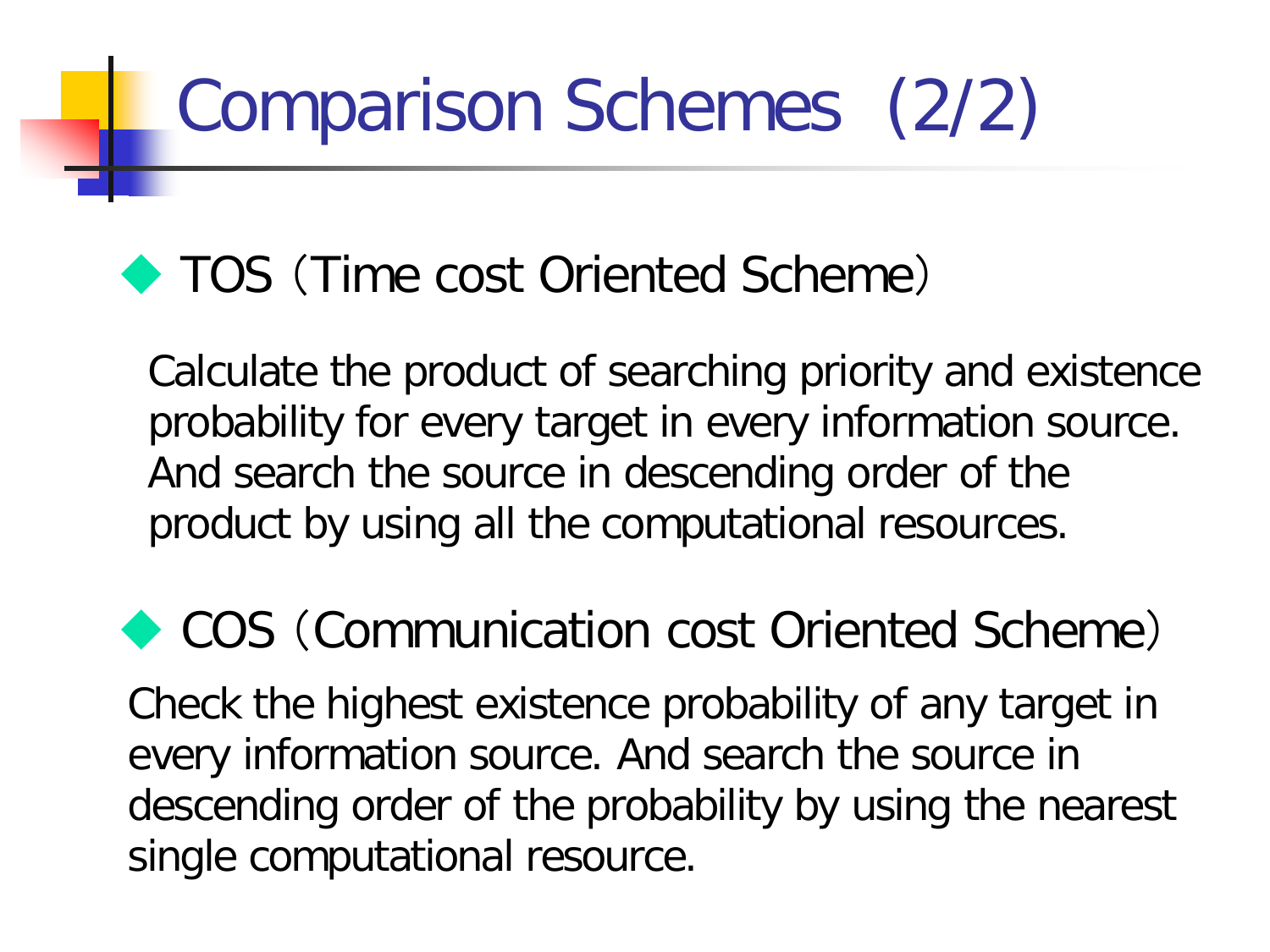### Simulation Conditions

| Network topology                                  | Barabási Albert model   |
|---------------------------------------------------|-------------------------|
| Number of nodes                                   | 5000                    |
| Number of information sources                     | 900                     |
| Number of computational resources                 | 100                     |
| Volume of information sources                     | $min=10$ , $max=1000$   |
| Processing capacity of<br>computational resources | min=100, max=1100       |
| Searching priority for targets                    | $min=1$ , $max=10$      |
| Probability of target existence                   | $min=0.01$ , $max=0.10$ |
| Switching time                                    | 5                       |

Substribution of the values is based on Zipf's law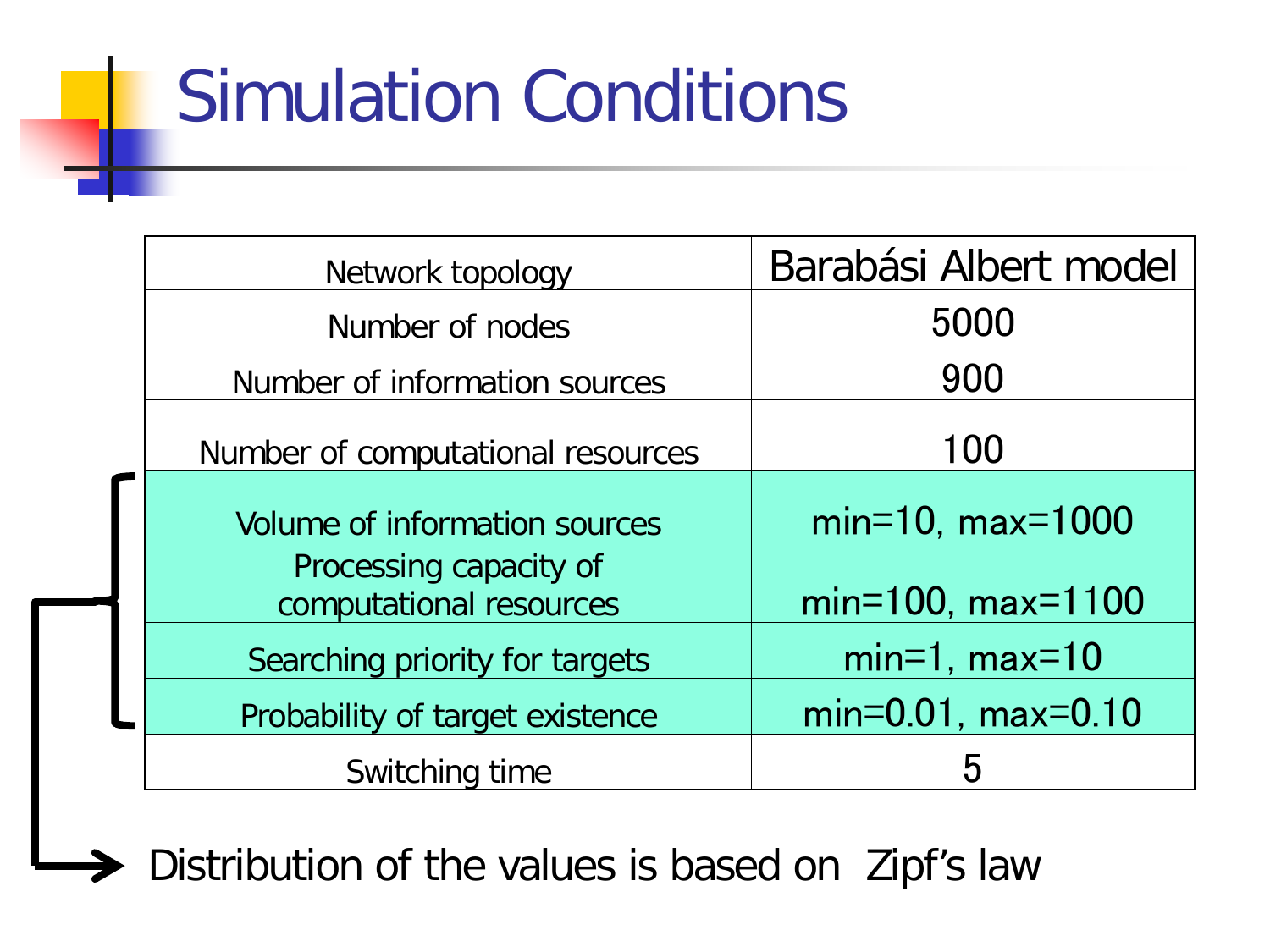### Simulation Results (1/3) Time : Communication = 1 : 1



Number of Targets

Cost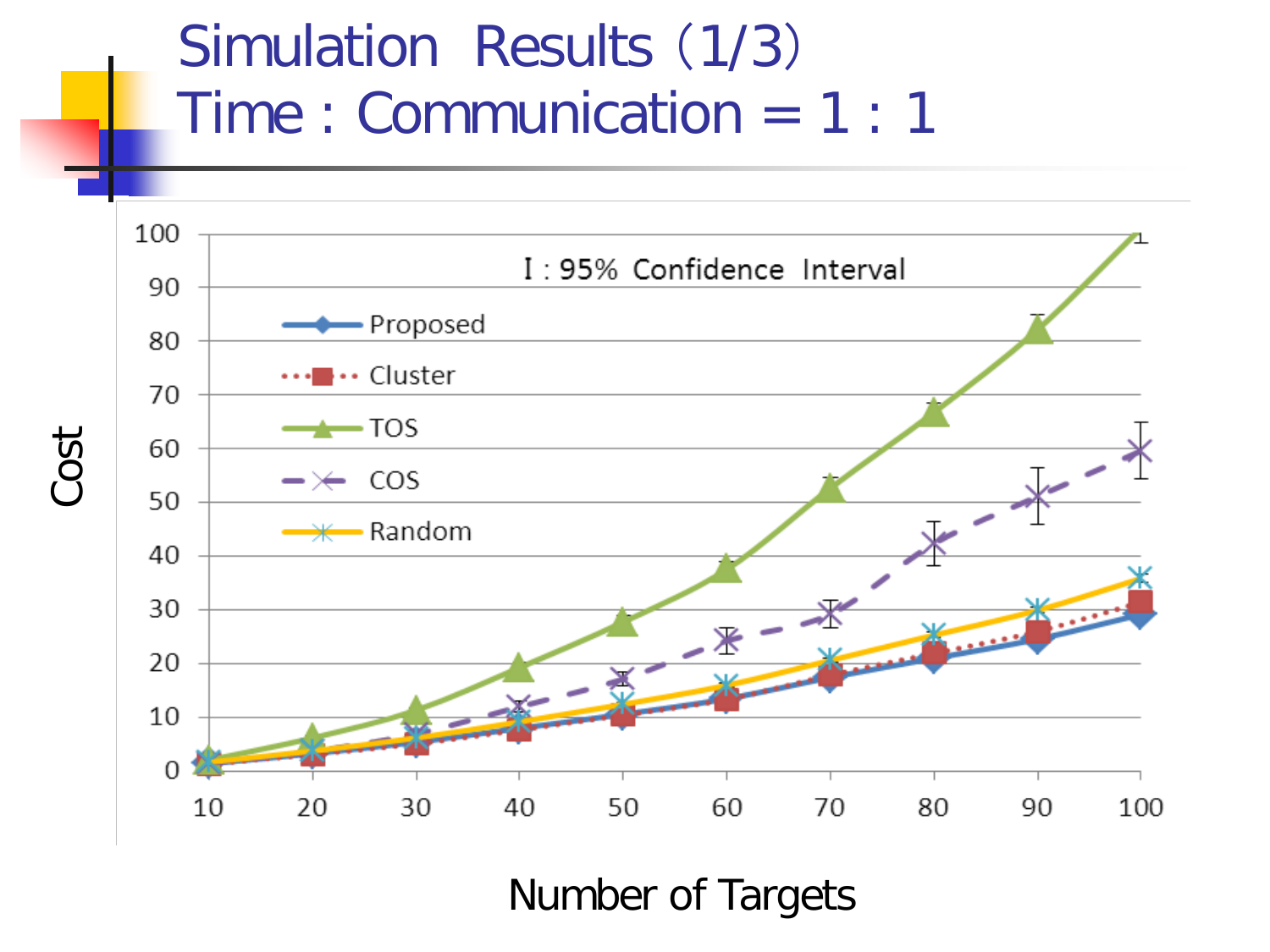### Simulation Results (2/3) Time : Communication = 10 : 1

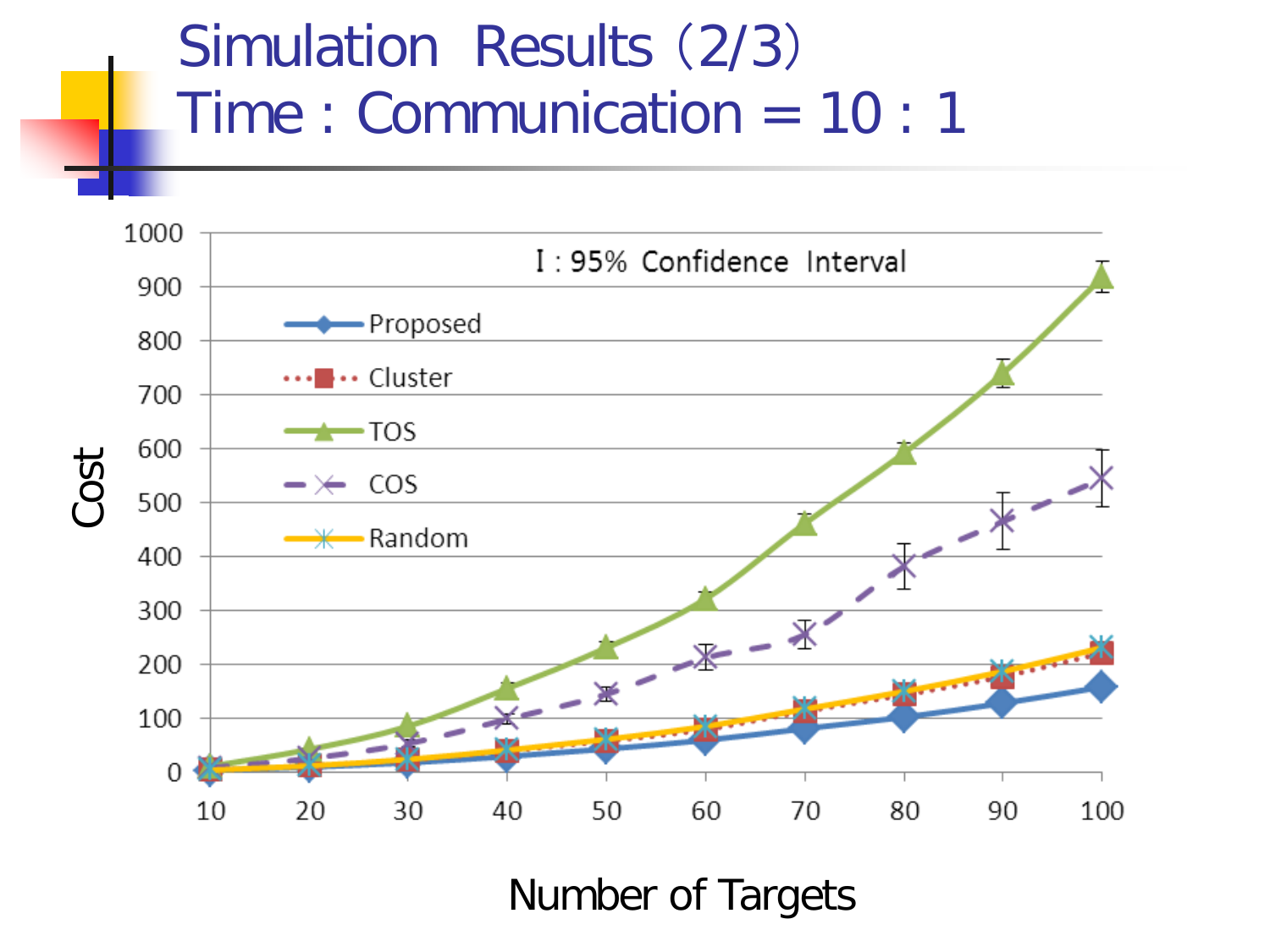### Simulation Results (3/3) Time : Communication = 1 : 10

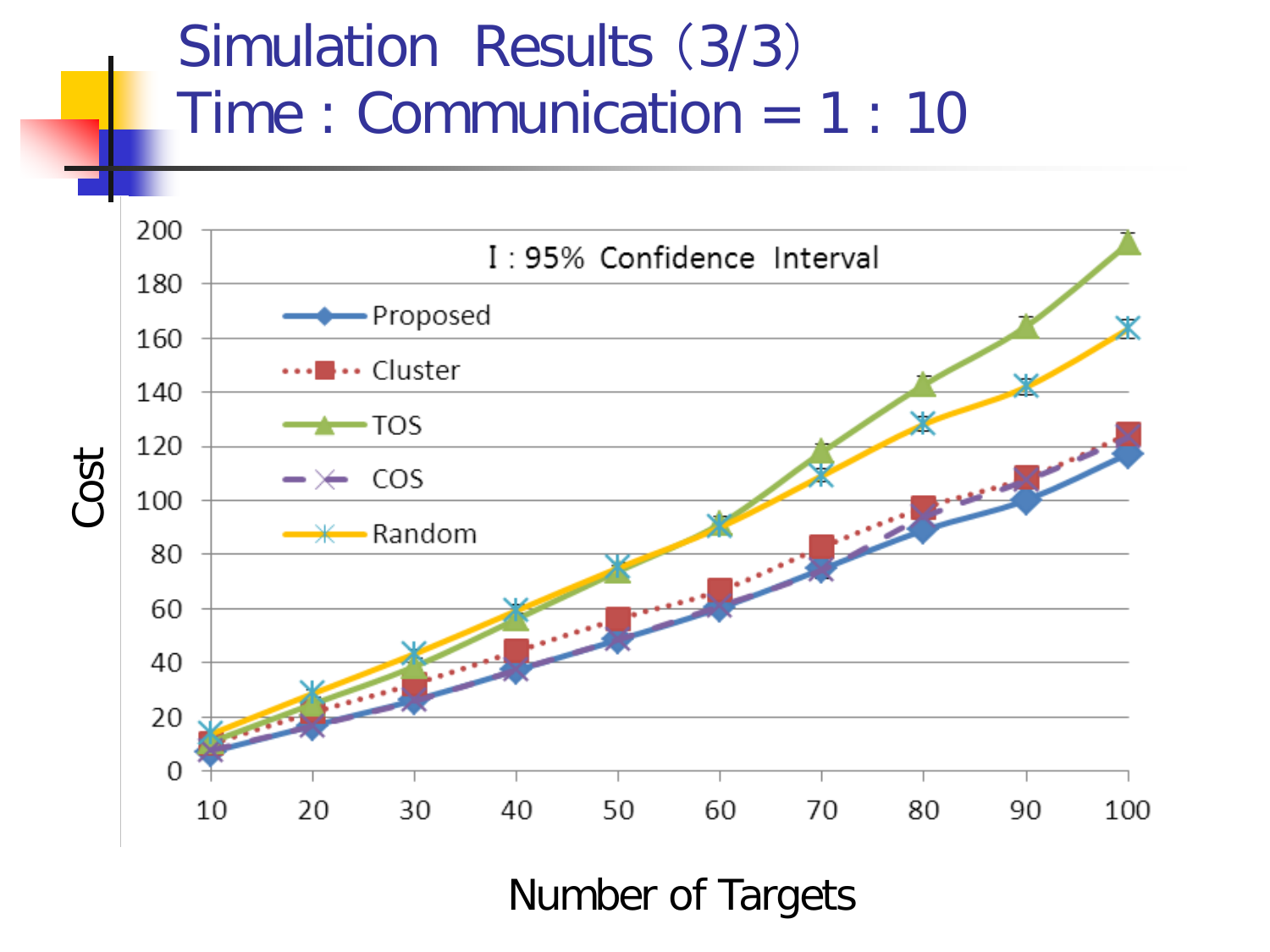## Conclusion

■ We proposed a new scheme of computational resource scheduling for prioritized multiple target contents searching.

We showed the effectiveness of the scheme by computer simulations.

#### **Future works**

- **Investigate the effectiveness of the proposed scheme in** the case of using much larger network topology
- **IMPROVE the proposed scheme**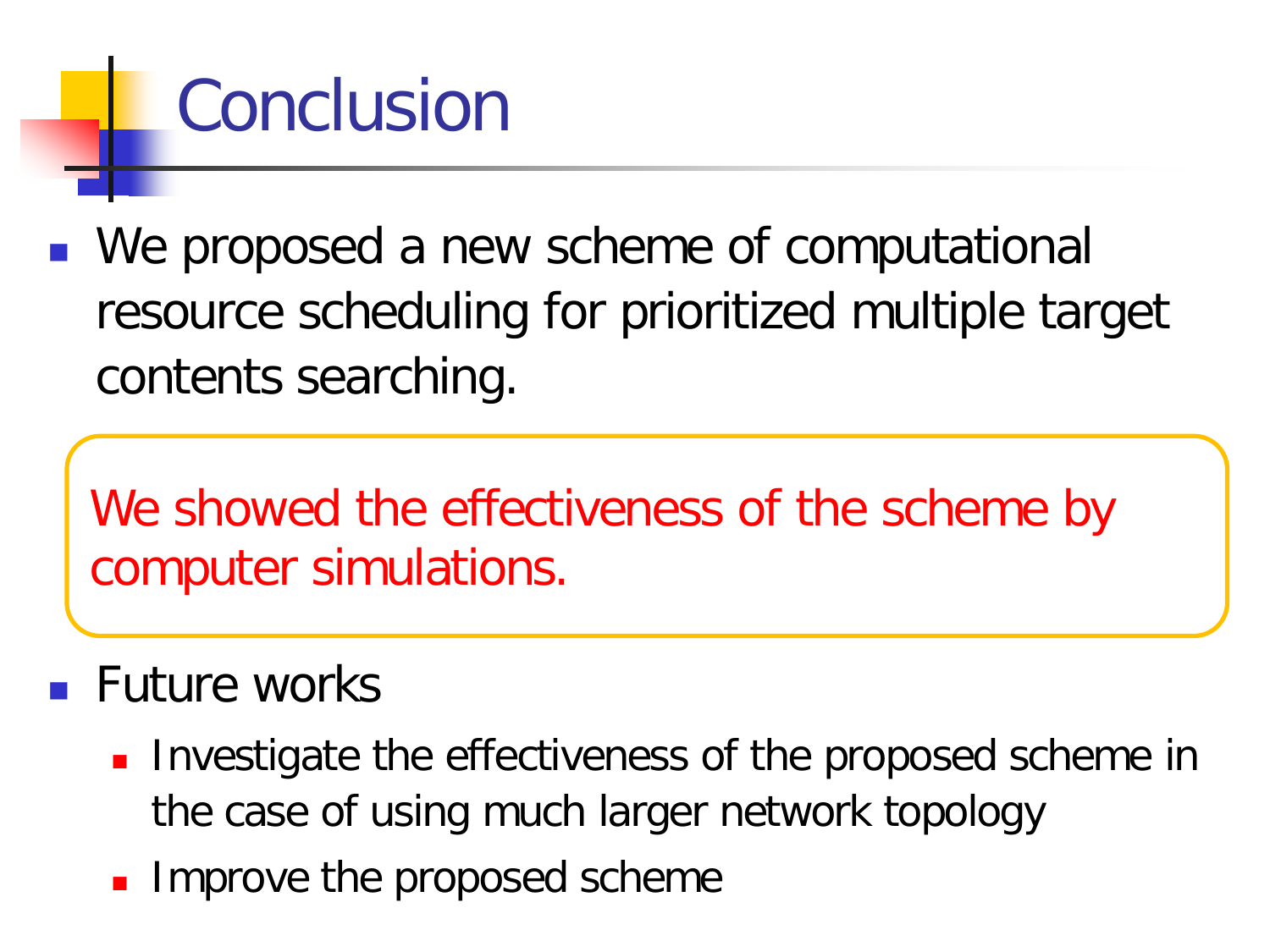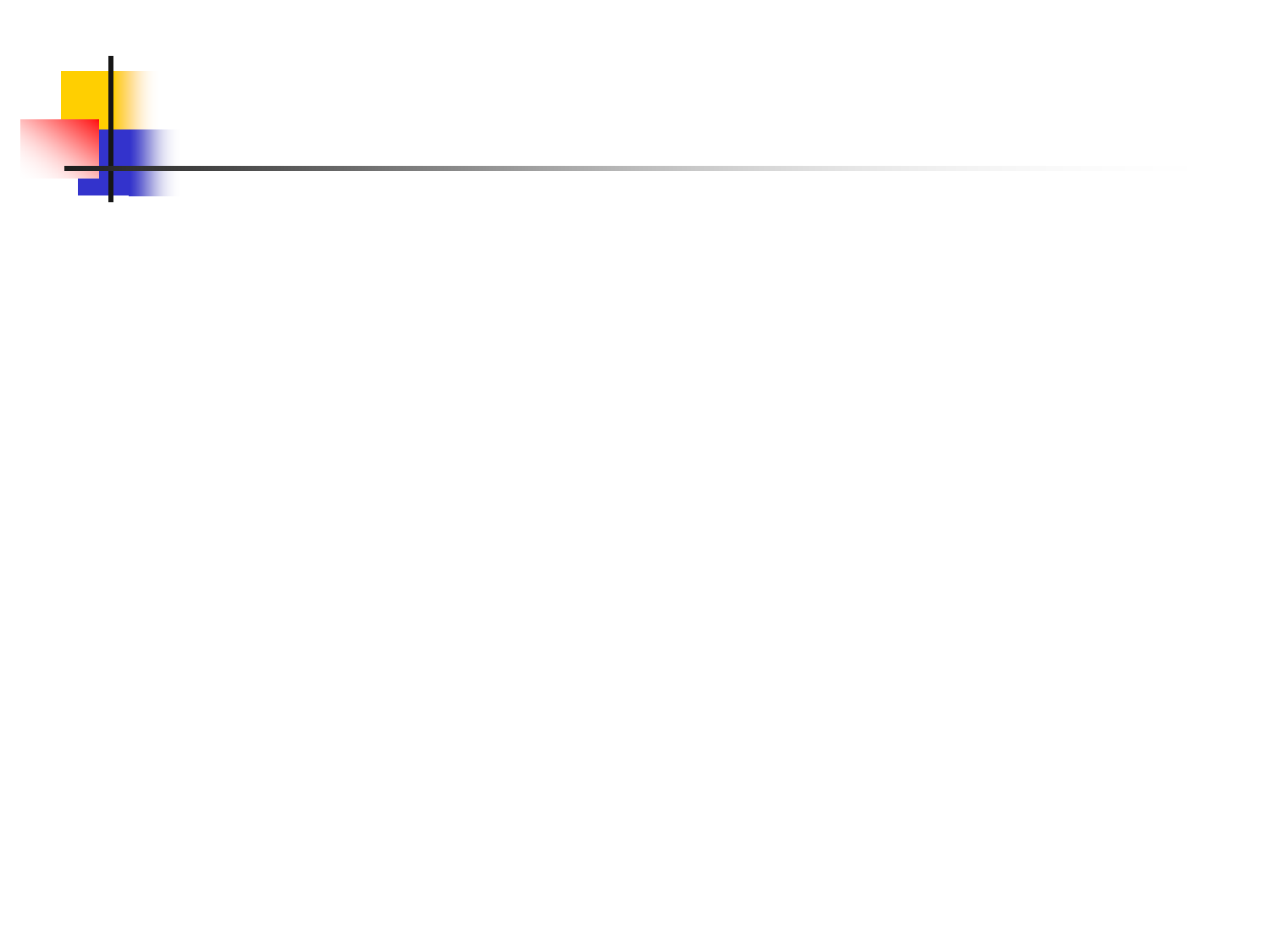#### Barabasi Albert model

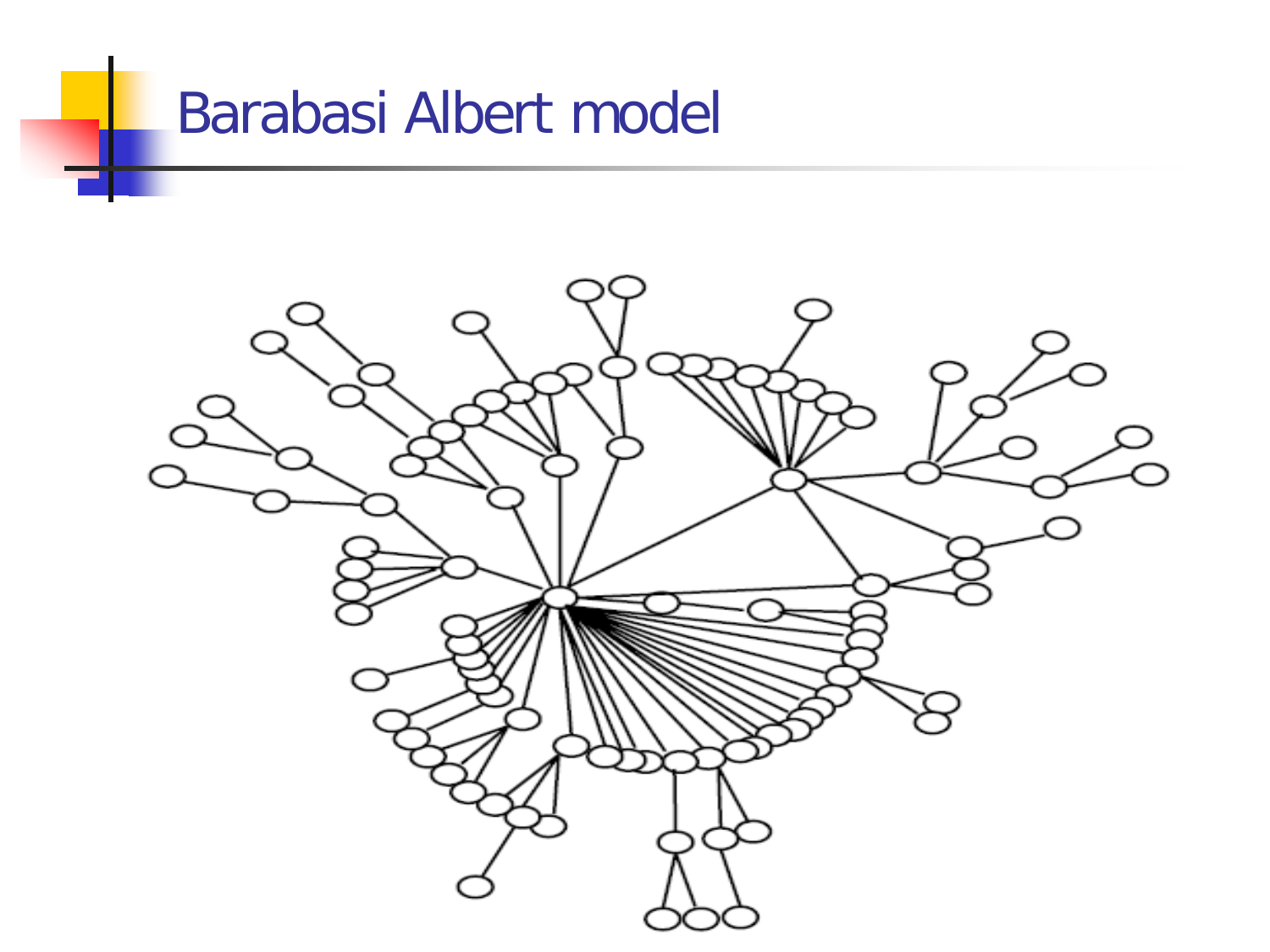### Simulation Results Switching time is zero

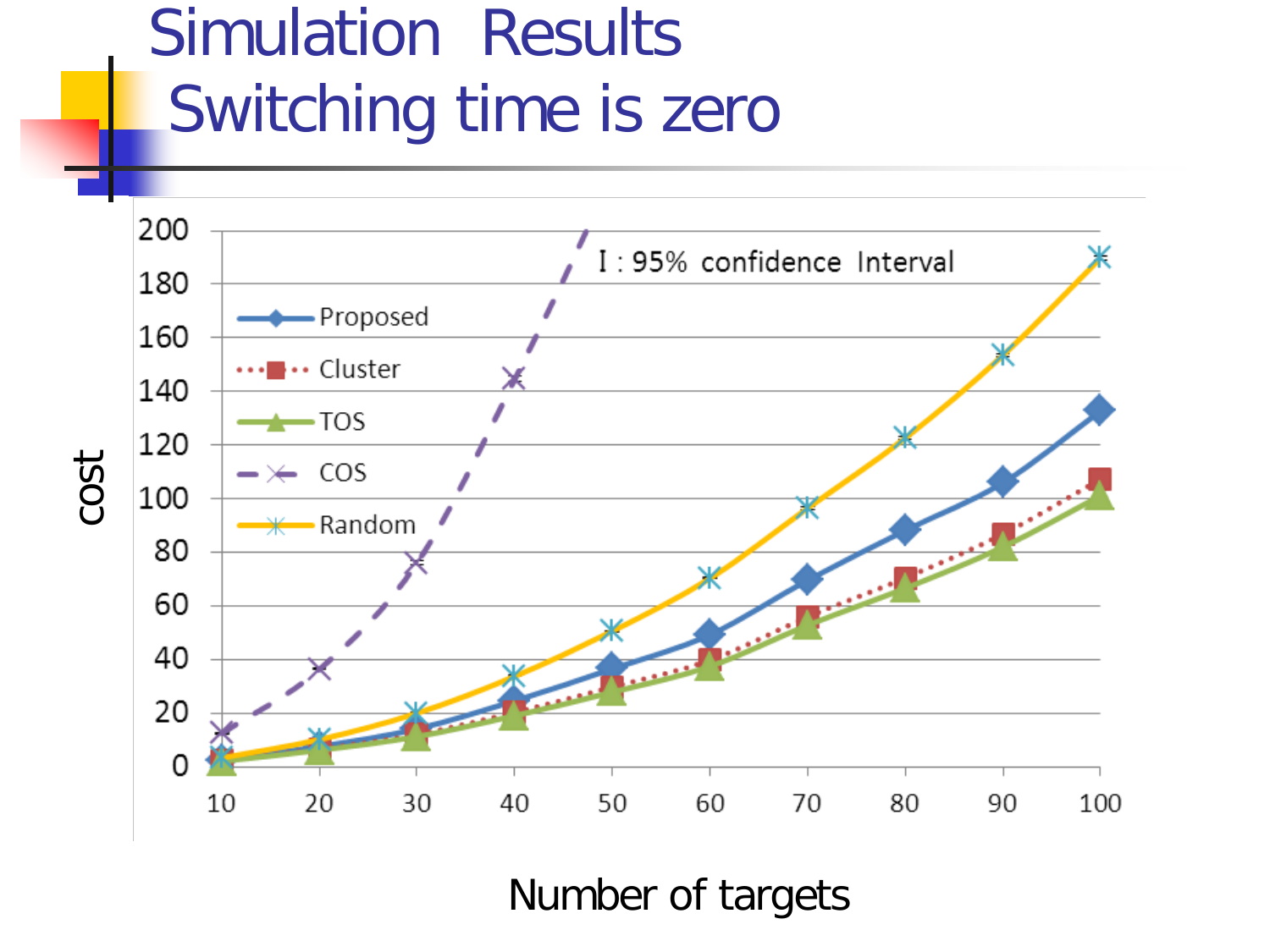